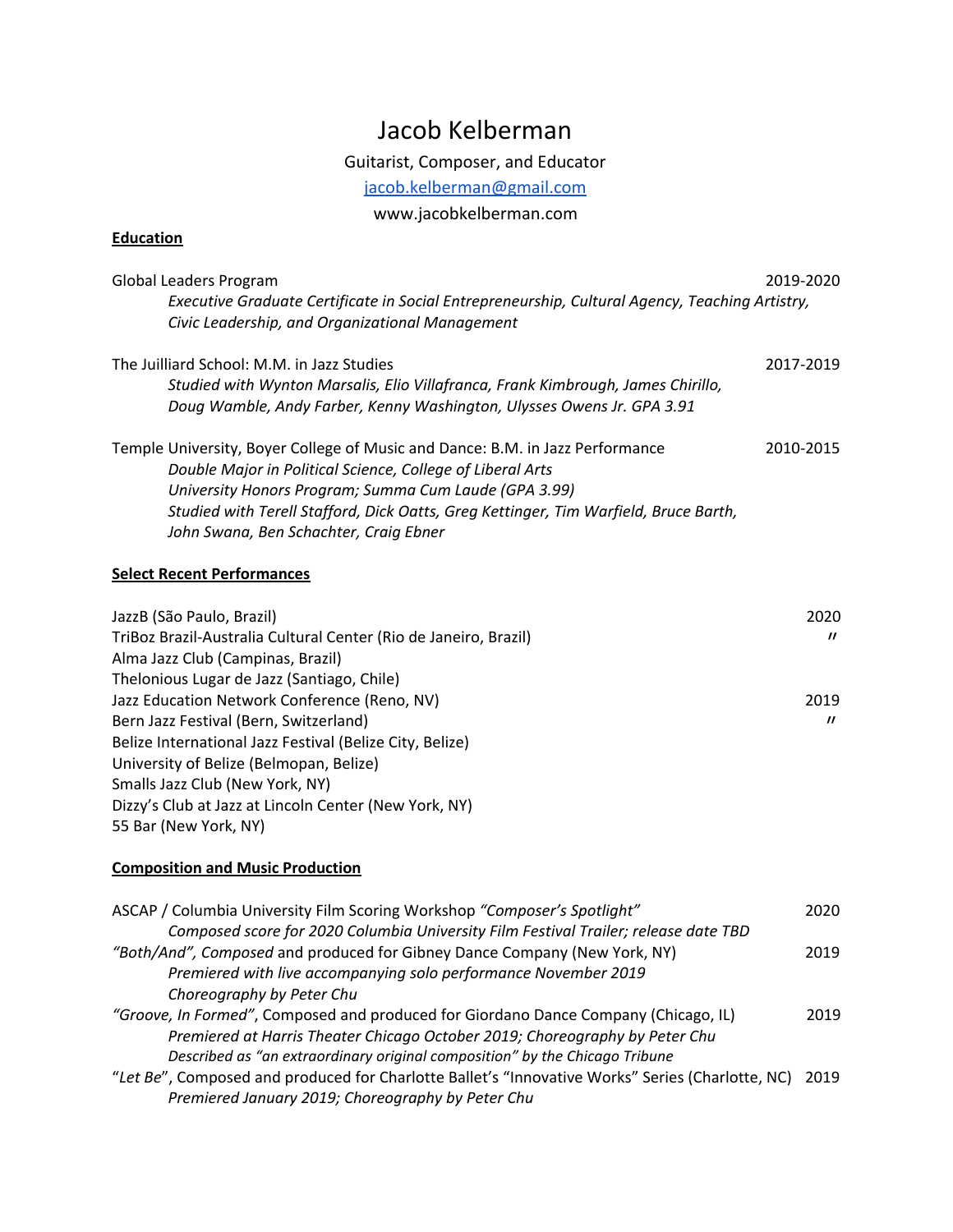| "Buried Words" Composed and produced score for short film                                | 2019 |
|------------------------------------------------------------------------------------------|------|
| Film and screenplay by Nick Orris, anticipated release in 2020                           |      |
| Philadelphia Jazz Project "Mysterious Travelers" Series Commission (Philadelphia, PA)    | 2017 |
| Composed a suite of music based on the environmental photography of Edward Burtynsky, in |      |
| collaboration with the Free Library of Philadelphia                                      |      |

## **Teaching Experience**

| Temple University (Philadelphia, Pennsylvania)                                 | 2019-present |
|--------------------------------------------------------------------------------|--------------|
| Artist in Residence; Adjunct Professor of Jazz Guitar, Small Ensemble Director |              |
| Philly Music Lessons (Philadelphia, Pennsylvania)                              | 2017         |
| Private instructor of guitar and piano                                         |              |
| West Park Cultural Center (Philadelphia, Pennsylvania)                         | 2016-2017    |
| Classroom instructor of music                                                  |              |
| Meridee Winters School of Music (Philadelphia, Pennsylvania)                   | 2015-2016    |
| Private instructor of guitar and piano                                         |              |
| Philadelphia Community Arts Network                                            | 2012-14      |
| Private instructor of guitar and piano                                         |              |

#### **Residencies, Guest Lectures, and Visiting Teaching Artist Experience**

| MusicAustral (Frutillar, Chile)                                                              | 2020    |
|----------------------------------------------------------------------------------------------|---------|
| Visiting teaching artist                                                                     |         |
| Portland State University (Portland, Oregon)                                                 | 2020    |
| Virtual quest lecture for Artist as Citizen Program                                          |         |
| Youth Orchestra of Bucks County (Newtown, Pennsylvania)                                      | 2020    |
| Virtual guest lecture; "Intro to Music Production"                                           |         |
| University of the Bahamas (Nassau, The Bahamas)                                              | 2020    |
| Virtual guest lectures for Music Department                                                  |         |
| Conservatorio Plurinacional De Musica De Bolivia (La Paz, Bolivia)                           | 2020    |
| Virtual guest lecture; "Intro to Jazz Improvisation"                                         |         |
| Fundación Música para la Integración (Santiago, Chile)                                       | 2020    |
| Virtual quest lecture; "Intro to Music Production"                                           |         |
| Side-By-Side by El-Sistema Sweden (Gothenburg, Sweden)                                       | 2020    |
| Virtual guest lecture; "Intro to Jazz Improvisation"                                         |         |
| University of Belize (Belmopan, Belize)                                                      | 2019    |
| Visiting teaching artist                                                                     |         |
| National Youth Orchestra and Choir of Belize (Belize City, Belize)                           | 2018-19 |
| Visiting teaching artist                                                                     |         |
| Regional Dance America's National Choreographic Intensive (Sam Houston State University, TX) | 2019    |
| Director of Music                                                                            |         |
| EMESP Tom Jobim School (São Paulo, Brazil)                                                   | 2018    |
| Visiting teaching artist                                                                     |         |
| West Virginia Wesleyan University (Buckhannon, WV)                                           | 2017    |
| Visiting teaching artist                                                                     |         |
|                                                                                              |         |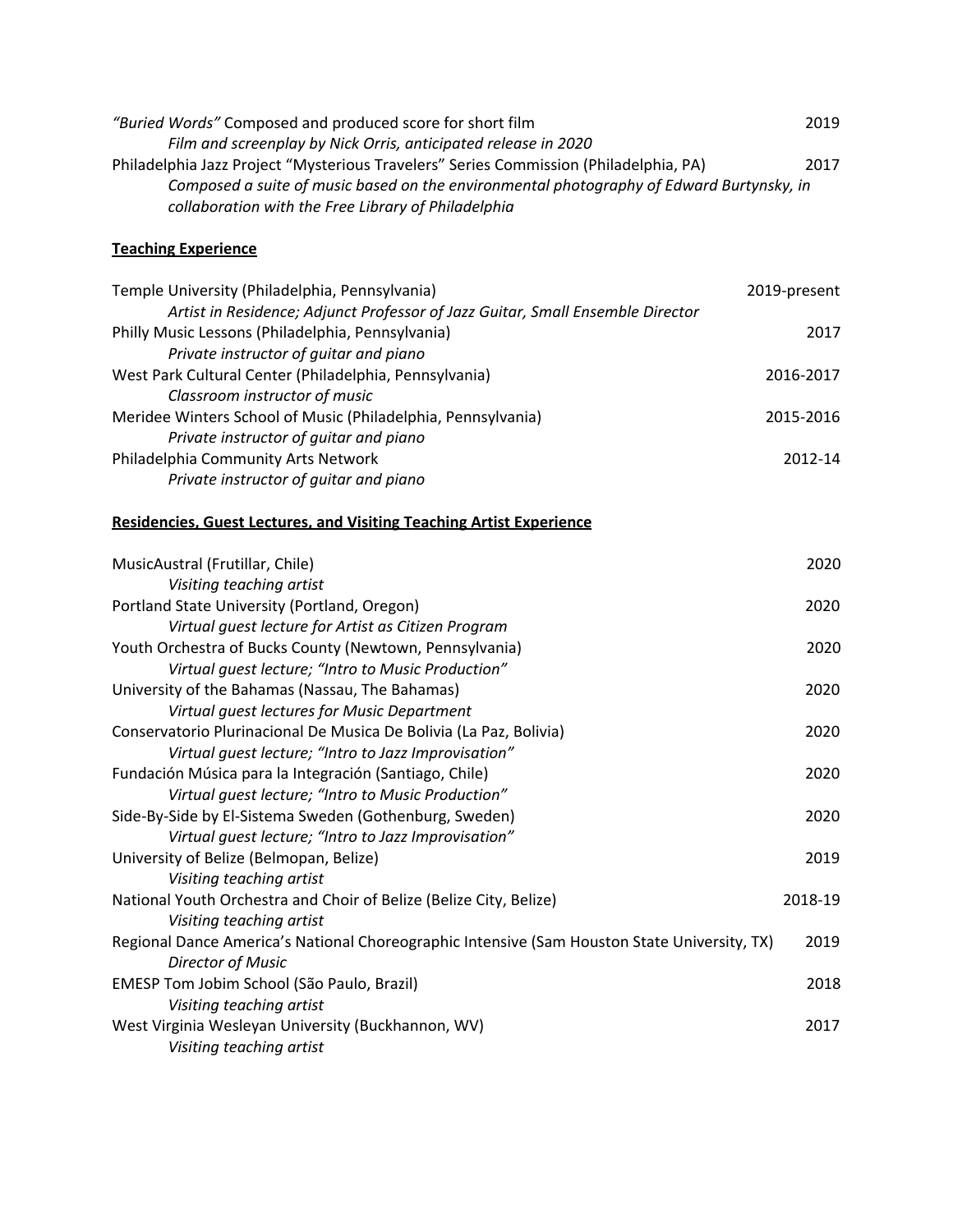## **Additional Educational, Outreach, and Administrative Experience**

| University of Belize (Belmopan, Belize)                                                  | 2019    |
|------------------------------------------------------------------------------------------|---------|
| Developed syllabi for Associates Degree courses in Music Appreciation, Arranging and     |         |
| Orchestration, and Recital requirement                                                   |         |
| Harmony Program (New York, NY)                                                           | 2019    |
| Programmed multi-disciplinary quest artist series for summer program                     |         |
| <b>Gluck Community Service Fellowship</b>                                                | 2018-19 |
| Juilliard fellowship program providing interdisciplinary arts performances and workshops |         |
| for New York City health care facilities                                                 |         |
| Concerts In Motion (New York, NY)<br>2018-present                                        |         |
| Performing concerts to homebound, hospitalized, or otherwise isolated individuals        |         |
| throughout New York City.                                                                |         |
| <b>Project Music Heals Us</b><br>2020-present                                            |         |
| Performing weekly virtual concerts for patients and staff at Scripps Mercy Hospital      |         |
| (San Diego, CA)                                                                          |         |

## **Recording Credits**

| Chelsea Reed and the Fair Weather Five "Carolina Lullaby"                       | 2020 |
|---------------------------------------------------------------------------------|------|
| Mavis Pan "Not Alone"; Produced by Ulysses Owens Jr.                            | 2018 |
| Dianne Hoffman "Do I Love You"; Produced by Ulysses Owens Jr.                   | 2018 |
| Chelsea Reed and the Fair Weather Five "Spreadin' Rhythm Around"                | 2017 |
| James Santangelo "The Odyssey"                                                  | 2017 |
| Chelsea Reed and the Fair Weather Five "Live at Vesper"                         | 2015 |
| Temple University Jazz Band directed by Terell Stafford                         | 2014 |
| "Tribute to Dizzy Gillespie" (BCM&D Records) ft. John Faddis and Jimmy Heath    |      |
| Chelsea Reed and the Fair Weather Five "Chelsea Reed and the Fair Weather Five" | 2013 |

#### **Honors and Awards**

| George J. Jakab Global Enrichment Grant (Juilliard School)                           | 2019    |
|--------------------------------------------------------------------------------------|---------|
| Jazz Aspen Snowmass Academy Big Band (Aspen, CO)                                     | 2018    |
| Directed by Christian McBride                                                        |         |
| Montreux Jazz Guitar Competition; Semi-Finalist (Montreux, Switzerland)              | 2017    |
| Wilson Center Guitar Competition; Second Prize (Milwaukee, WI)                       | 2016    |
| Temple University Creative Arts, Research and Scholarship (CARAS) Grant              | 2015    |
| Independent Recording Project                                                        |         |
| Edwin B. Garrigues Music Scholarship                                                 | 2015    |
| <b>CARAS Travel Grant</b>                                                            | 2014    |
| Hutton Memorial Music Scholarship                                                    | 2014-15 |
| "Keep An Eye International Jazz Award" Competition Finalist (Amsterdam, NL)          | 2013-14 |
| Creative Arts, Research, and Scholarship (CARAS) Grant, Temple University            | 2013    |
| Jazz History Research Project                                                        |         |
| Presser Scholar Award for Merit and Achievement                                      | 2013    |
| William C. Seyler Scholarship Award for Outstanding Achievement in Political Science | 2013    |